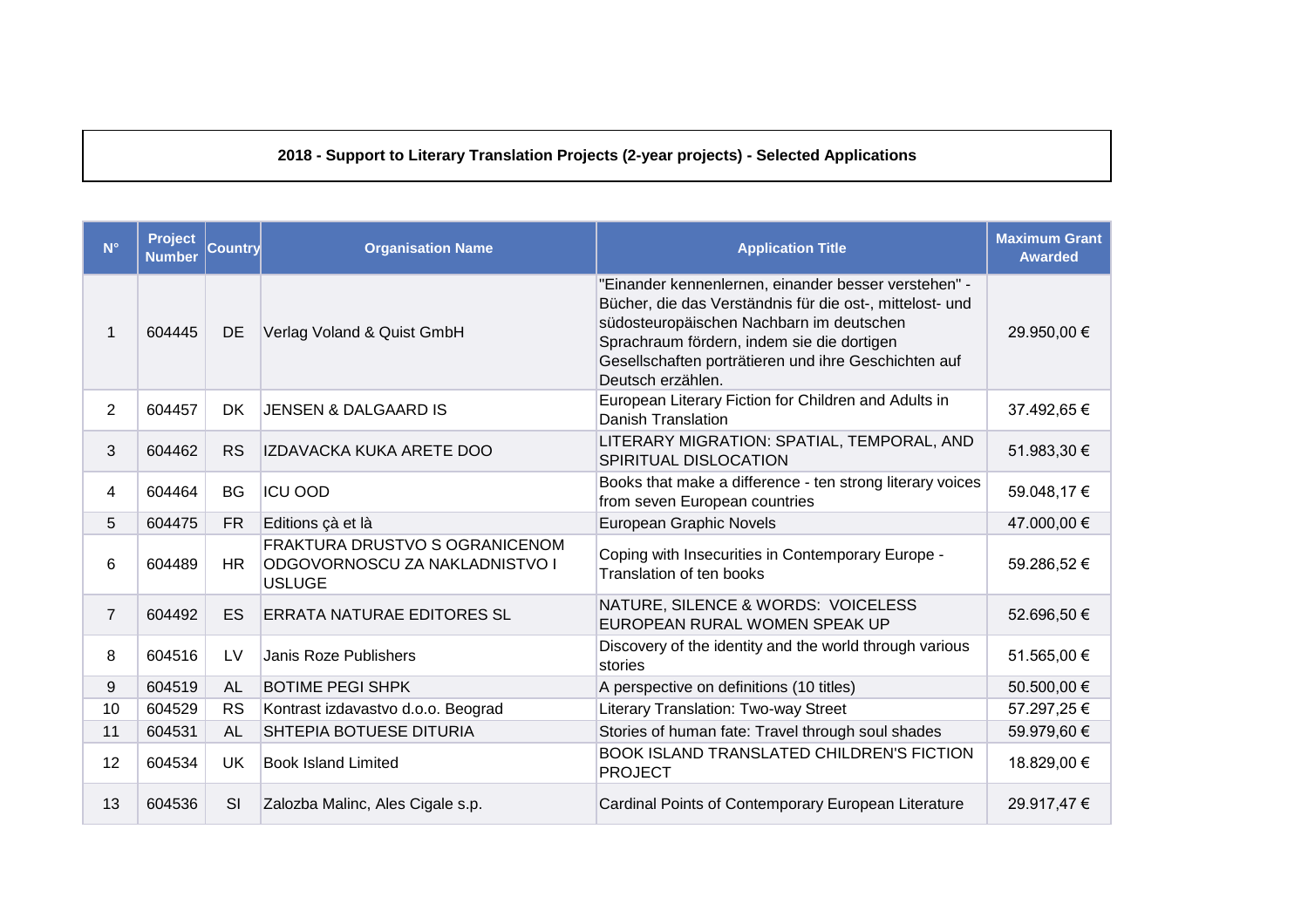| 14 | 604540 | $\mathsf{I}\mathsf{T}$ | <b>VOLAND SRL</b>                                                                                          | Bridging the gap with Eastern-European literatures                                                                    | 47.643,00 € |
|----|--------|------------------------|------------------------------------------------------------------------------------------------------------|-----------------------------------------------------------------------------------------------------------------------|-------------|
| 15 | 604547 | <b>RS</b>              | Akademska knjiga doo                                                                                       | Modernity and tradition of European literature                                                                        | 51.860,52 € |
| 16 | 604552 | R <sub>O</sub>         | Editura Minerva SA                                                                                         | A Literary Feast In Europe: 10 Contemporary Writers in<br>Romanian Translation                                        | 59.496,00 € |
| 17 | 604553 | <b>AL</b>              | <b>ALBAS</b>                                                                                               | BE open-minded - be European                                                                                          | 58.127,37 € |
| 18 | 604556 | MK*                    | <b>ASSOCIATION FOR PUBLISHING TRADE</b><br>AND SERVICES ANTOLOG-BOOKS DOOEL<br><b>EXPORT-IMPORT SKOPJE</b> | <b>UNITED WE READ!</b>                                                                                                | 59.985,00 € |
| 19 | 604560 | IT                     | <b>L'ORMA EDITORE</b>                                                                                      | Kreuzville Citizenship. Stories and short stories from a<br>changing Europe.                                          | 54.000,00 € |
| 20 | 604566 | HU                     | <b>GONDOLAT KIADOI KOR KIADO ES</b><br>SZOLGALTAT O KORLATOLT<br><b>FELELOSSEGU TARSASAG</b>               | From West to East, from North to South and back<br>again: Translation of 10 European novels into<br>Hungarian         | 37.000,00 € |
| 21 | 604574 | <b>UK</b>              | Orenda Books LTD                                                                                           | Orenda Books translated literature programme                                                                          | 57.794,75 € |
| 22 | 604576 | ES                     | Gallonero Ediciones, S. L.                                                                                 | The construction of European identity through the<br>collective memory. From the global to the personal<br>reference. | 39.951,00 € |
| 23 | 604579 | <b>BG</b>              | <b>SVETLANA YANCHEVA-IZIDA</b>                                                                             | The Family - 10 books about the universal European<br>value                                                           | 59.672,89 € |
| 24 | 604581 | MK*                    | PUBLISHING COMPANY BATA PRESS<br>MILENIUM LIMITED LIABILITY COMPANY<br><b>SKOPJE</b>                       | It is time for a book                                                                                                 | 56.267,68€  |
| 25 | 604582 | <b>RO</b>              | Aramis Print s.r.l.                                                                                        | Aramis Romania Reads with Europe                                                                                      | 59.540,25 € |
| 26 | 604584 | <b>HR</b>              | Hangar 7 d.o.o.                                                                                            | European Speculative Fiction - Past, Present, Future                                                                  | 59.979,48 € |
| 27 | 604592 | <b>HR</b>              | NAKLADA LJEVAK DOO                                                                                         | LJEVAK - EUROPEA 2019-2020                                                                                            | 59.831,77 € |
| 28 | 604595 | LT.                    | Aukso zuvys                                                                                                | Passengers in time: translating contemporary European<br>fiction into Lithuanian                                      | 51.335,00 € |
| 29 | 604614 | <b>BG</b>              | <b>IK PERSEY EOOD</b>                                                                                      | THE FOREIGNER IN CONTEXT OF THE COMMON<br>EUROPEAN HOME: Ten works about the<br>disappearance of borders between us   | 59.748,17 € |
| 30 | 604618 | AT                     | Haymon Verlag Ges.m.b.H.                                                                                   | Übersetzungen Sniadanko, Somekh, Tschupa                                                                              | 40.009,00 € |
| 31 | 604622 | LV                     | LIELS UN MAZS SABIEDRIBA AR<br><b>IEROBEZOTU ATBILDIBU</b>                                                 | Children's Europe                                                                                                     | 56.578,99 € |
| 32 | 604632 | HU                     | L'HARMATTAN KONYVKIADO ES<br><b>TERJESZTOKFT</b>                                                           | 'Somewhere in Europe' - 8 books                                                                                       | 56.417,18 € |